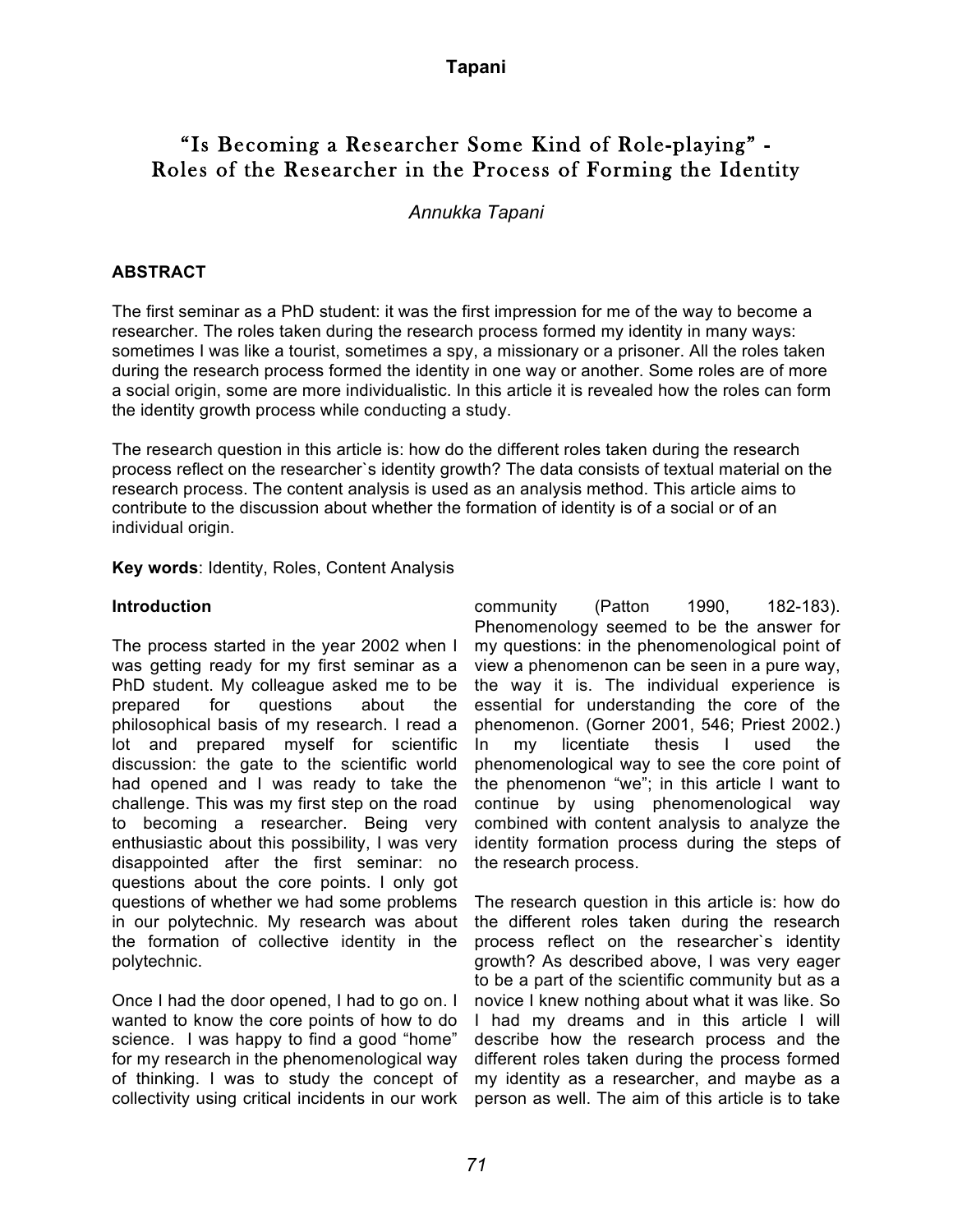part in the discussion of the identity forming process: is the formation of an identity of a social or of an individual origin. That question has interested the researchers in the field of social sciences for years (see e.g. Burr 2004).

The framework for the research process is the search for the truth: all the time I have been interested in finding the core point of the phenomenon "we-ness" and finding its true meaning. In thinking about the truth and its existence I got to know the realistic theory of truth (Puolimatka 2002). I began to think that it is absurd to study a phenomenon if I already think that it does not exist at all. It is absurd to do research on something that one can maybe never find or is always changing or re-constructed. In these early years I was so sure that the phenomenon of collective identity, "we-ness", must be "somewhere out there" and its existence does not depend on if we see it or not (e.g. Kalli 2005, 10). It was a fascinating thought that the "we-ness" is and stays forever no matter what changes happen. In the end of this article I will comment also on this claim.

In this article the methodology is understood in its wide way. The starting point is to understand the possibilities and restrictions of one study and its relation to the real world and other "real worlds". (Tuomi & Sarajärvi 2002, 11.) I am using here as an empiric setting. I am revealing my roles in the research process. The data analysis is done by using the content analysis method. Next I will take an overview of the theoretical framework. Then I will explain the methodology used. After that I will discuss the results of this study and its evaluation.

### **The Identity as a Concept**

The identity of a person is something that is shaped during time in unconscious processes and its unity always includes some imagination. It always remains incomplete, is always in a process and develops all the time. Thus, we should not talk about the

identity but study identifications and see them as on-going processes. Identity has its origin in the deficiency of its unity in us: it is realized by the habits outside of us through which we think the others see us.According to Hall (1999, 39), we react to the expectations of our environment and try to develop our being according to them.

There is also some learning involved in the identity forming processes: the identities are produced and we have to learn that there are also other kinds of identities. Hall says that, for example, the "black identity" is not found ready and waiting but it is produced and delineated. To be a "black" is an identity that has to be learned. It has to do with the logic of separation: to be a "black" requires the understanding that there are also "whites" and "browns". (Hall 1999, 12-13.)

Identities must be learned and found but in several cases they overlap. Rummens (2003) suggests that identity is easily defined by sex, age, professional status, nationality or language. Identity is some kind of a stamp but identification has to do with categorising action. I, you and us, which is formed from these two possibilities, are a part of the basic understanding of the person's identity and its salience to the individualistic conception of self. Individual and social identification help a person and also groups to find their places in the wider social framework.

Sometimes is it up to the person to decide whether the group identity is needed. There are some special cases when a person must consider if he / she can cope with the situation by him / herself or with the group. A person considers his / her abilities to cope with the situation and compares the chances to the abilities of the group. This kind of a consideration is called self-efficacy (Bandura 1997). Sometimes there is also a need for joining the group in order to achieve changes in the society. This kind of an identity is called a project identity (Castells 2000).

The identity forming process can originally be driven from individualistic needs but sometimes there is a need for finding a common identity.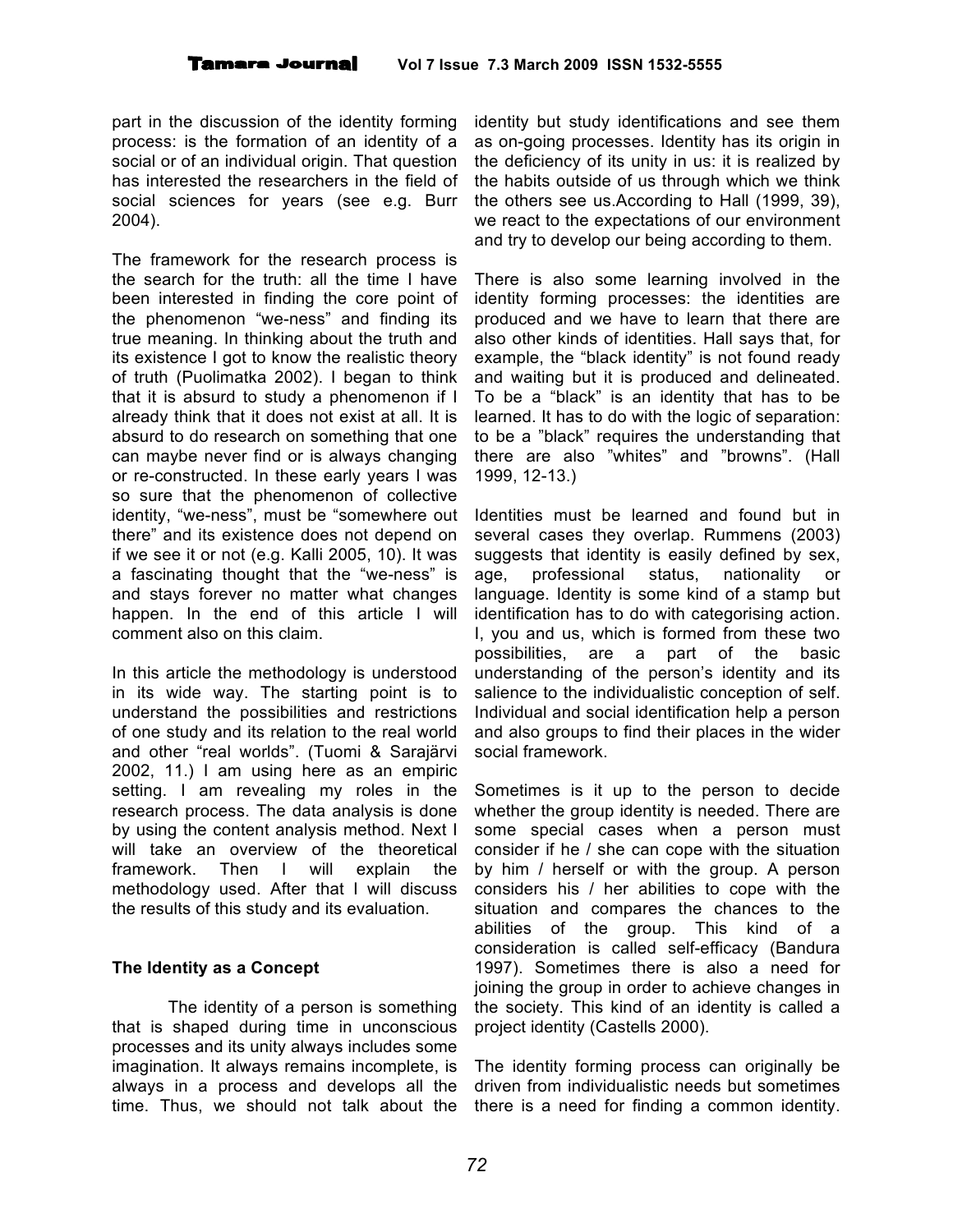There are some researchers, such as Eskola (1984), who assume that the community where a person lives, as well as the person's position and function in it, play a big role in forming the identity; the rest is a result of coincidences and various kinds of occurances. Next I will take an overview of the concept of the social identity.

#### **2.1 The Social Identity**

To be a member of a group is said to be an origin for the identity but it can also be a ground for a separation: sometimes a group wants to separate itself from other groups and sometimes it may even dehumanize the members of the outgroup. (Helkama, Myllyniemi, Liebkind 1998, 291). This is said to be in direct relation to selfrespect although there are some contradictory studies about that. Anyway, one of the essential tools for separation is language: the language is a forceful tool for creating the identity but also for separating the outgroup. Not all groups have the same power and status and the social identity is not always forming self-respect positively. The members of a group do not have the same power even in the forming of the identity of the group. (Ahlman 1967; Kaunismaa 1997; Helkama, Myllyniemi, Liebkind 1998, 311- 312.)

In Harre's concept of social identity project a person tries to achieve an esteemed status in his / her community. To succeed in this he / she must have internalized the social heritage of his / her community. After that he / she must have the other members convinced about his / her values. Through this project the person constructs his / her privacy and uniqueness inside the social identity. He / she does not only adopt the social elements but tries to distinguish him/herself from the others as a personal self. Harrè says that in this kind of an individually based society it is expected that the individuals bring out their identity and personality. In addition to that, some individualistic ways to construct the

personality can be taken as parts of the social heritage of a community. (Ylijoki 2001, 241.)

A new way to behave can be taken as a new way to act by the whole group. All the members do not have the same power in changing the behaviour: the main point is, according to Ahlman (1967, 170), the degree of knowing the central values of collectiveness: some persons are considered more, some less members of the group and these can also vary during time. Also Kaunismaa (1997) says that there are some persons who create the identity, some assume it and some sustain what has been created. However, there still remains the question from Rummens (2003): what identities are predominant in what situations, why, and who is in charge of that. One answer to this kind of a question is offered by Brown (2000, 746- 747): there is a difference between interpersonal situations and group situations: when individuals are co-operating the control in forming the identity is based on personal traits but in group situations the identity is formed via the membership of the group. As we see, Brown distinguishes the situations where people are "just" interacting from the situations where the group rules count. This also has to do with the conceptual thinking. It is interesting to think what differs a social group from a collective one. Next I will discuss this theme.

#### **2.2 The Collective Identity**

The social identity is easily defined by some kind of inherent features like sex, nationality or race. A person moves between the social identity groups along his lifespan; for example, different age groups or professional groups that may be the resources for identity have a different role in different times of life and a person moves from a group to another during his / her life. Some groups are defining the identity more that the others. Some groups, as well as some individuals, are more powerful in forming the identity. This was the question Rummens (2003) raised. One answer to that question may be found in distinguishing between the social and collective identities.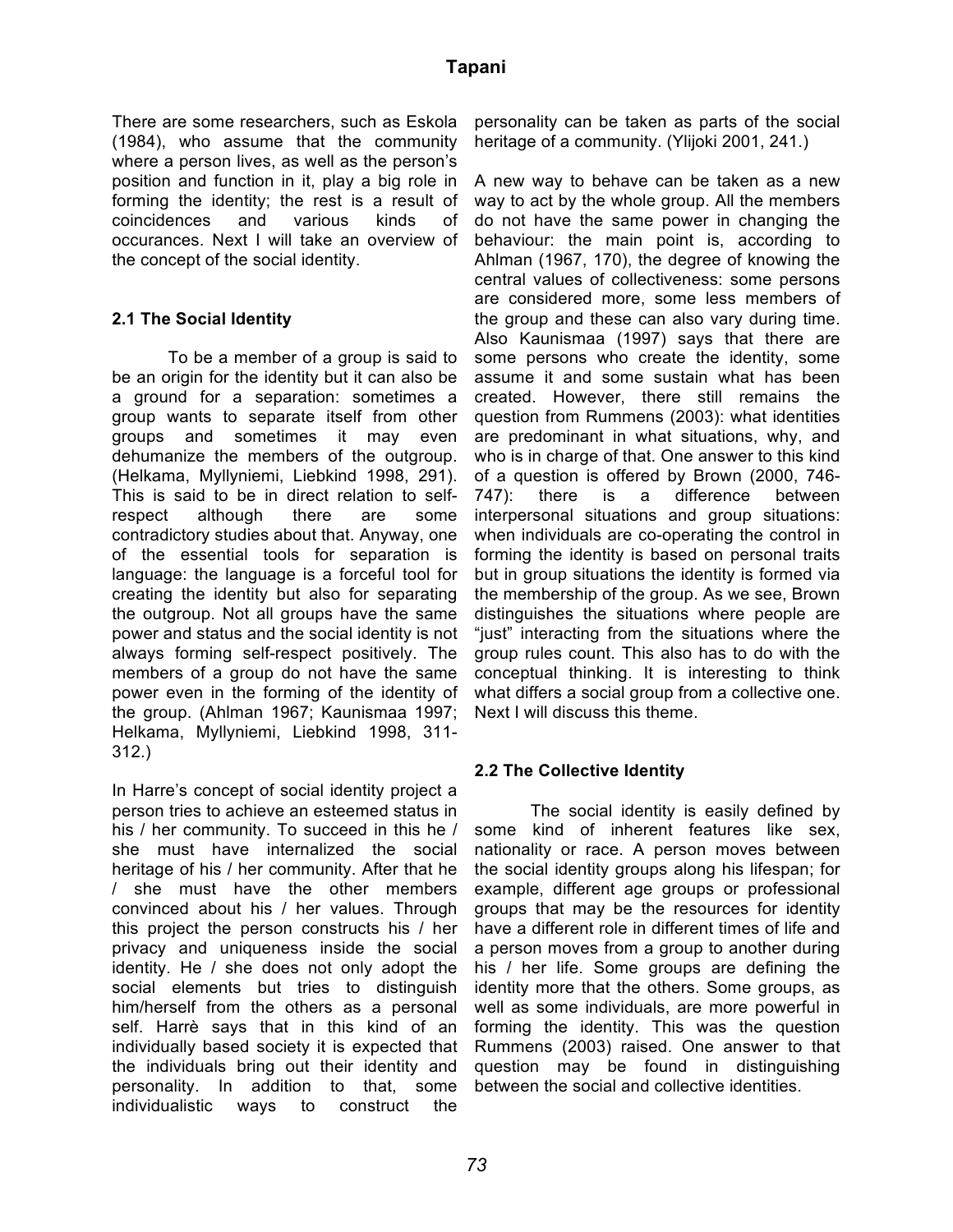The collective identity is simply defined as an identity of a collective. A collective is defined as a loose group and an example of that might be a working society: a collective identity can be understood as a we-identity of a two-person collective or as a collective identity of a nationality consisting of millions of members. All we-identities between these extremes are named as collectives, too. The collective has or it forms for itself a special way to act. This common way to act is based on the common history. (van Knippenberg, van Knippenberg, Monden, de Lima 2002; Helkama, Myllyniemi, Liebkind 1998; Kaunismaa 1997, 220-221.)

There is always something mythical in this kind of an identity. In many cases the collective identity is a part of the social establishment of the group. It is based partly on myths, but also on history and past. The identity is always constructed and it is based on the person`s ability to see in the symbolic and linguistic expressions something that concerns him / herself. (Aarnio 1999, 12; Kaunismaa 1997, 222-223, 228-229.)

According to Mead (1962), identity constructs in human minds and in everyday action. The construction differs depending on the situation and who you are dealing with. The forming of the collective identity requires that a person reflects his / her thoughts and experiences to the attitude of the Generalized Other, gets feedback and modifies his / her behaviour according to that. To be a whole Self needs relationships to other Selves (Kuusela 2001, 69). At the same time each person modifies the attitude of the group because his / her behaviour gives a stimulus to others who then again change their behaviour according to that. The Generalized Other is made by the action of "I" and "Me" when we take the others` attitudes in our behaviour, especially those who are the significant others. These significant others can be real persons or they can be mental reflections of other persons in one`s mind. (Blumer 1969, 65,68; Mead 1962, 154.)

As was discussed in the beginning of this article, there are several views to the origin of the identity. Some researchers have a more individualistic starting point to see how the identity is created, while the others stress more the collective or social points of view. In Table 1 I will present one possible way to see the identity forming process through different kinds of theoretical viewpoints.

| Viewpoint                   |                            |                                                                  |  |  |
|-----------------------------|----------------------------|------------------------------------------------------------------|--|--|
| <b>Individualistic</b>      | Social                     | <b>Collective</b>                                                |  |  |
| The need for completing     | Social identity            | "I", "Me" and                                                    |  |  |
| the identity (Hall)         | project (Harrè)            | "the Self"                                                       |  |  |
| Self-efficiency (Bandura)   | Collectiveness<br>(Ahlman) | processes<br>(Mead)                                              |  |  |
| project identity (Castells) |                            | Collective<br>identity as a<br>concept<br>(Kaunismaa,<br>Aarnio) |  |  |

**Table 1.** The identity forming process

### **The Roles in Forming the Identity**

Before thinking about the roles in this special process some clarification about the concept of role is needed. According to Castells (2000,7), roles arrange activities but identities are stronger sources for meaning. Mead (1962, 254) uses the concept of role in the interaction process: through taking the role of the other a person is able to come back on himself and thus direct her own process of communication. According to Goffman, it is important to make a difference between the real person and the role: acting in a special role does not mean that a person is really like the role. Goffman remarks that the real person taken off the role is as much a presentation like the original role was. (Peräkylä 2005, 361.)

As the role framework I use here Tranquist`s (2005) and Eriksson`s (1982) role describing terms spy, missionary, tourist and prisoner. Tranquist and Eriksson used them in the name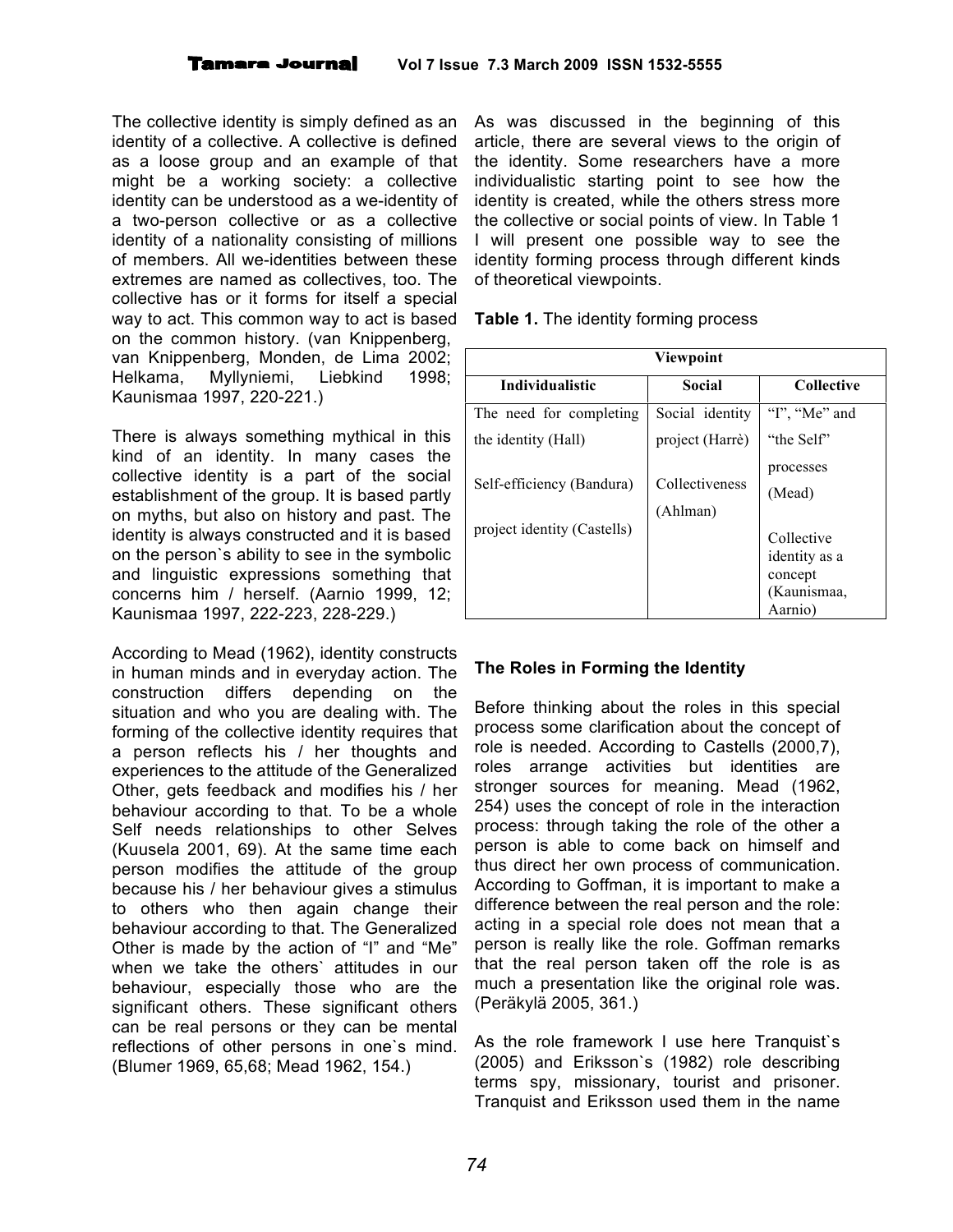of action research. They have studied scenarios that the interactive researcher may face. Tranquist has also studied some of the judgements, tensions and dilemmas that may occur in the immediacy of practice. Tranquist`s starting point is a tale told by Eriksson and he elaborates Eriksson`s metaphorical characters in terms of interactive research. (Tranquist 2005.)

The main roles in Eriksson`s tale are the tourist, the spy, the missionary and the prisoner. The tourist signifies the production of knowledge and the spy illustrates the conflicts of loyalty. The missionary deals with the issues of what the researcher can and cannot affect, while the prisoner on social training addresses the fact that the researcher still remains a captive, only now under someone else`s constraint. (Eriksson 1982; Tranquist 2005.) I will next carry out a short overview of these different types.

Tourism is what we call people`s activities when they travel and reside in places out of their ordinary setting. Some tourists travel to sunny locations, others travel out of interest for unknown cultures. One group of tourists travel simply to be able to say that they were there. Tranquist (2005) points out that within interactive research one can probably find representatives from all these categories.

The suspicious spy can be seen as a threat to the present order. The researcher has to do a lot to convince the members of the organization of her personal and professional credibility. Reciprocal

trust must be established and it is important that the spy has the allegiance of the staff or that of the

administration. (Tranquist 2005).

The missionary is often perceived as a character spreading justified beliefs to others less enlightened and the word prisoner includes the meaning that one is deprived of freedom of expression or action or that someone is serving a prison sentence (Tranquist 2005).

Next I will move on to the content analysis and discuss what kinds of meanings the roles have for the researcher`s work. I will also take an overview on the connection of each role with the identity forming process.

#### **Content Analysis: the Roles in Forming the Researcher`s Identity**

In this article I am using the theory-bound way of content analysis. Here content analysis means the aspiration to describe the content of documents by words. I am here testing the framework of the theory in a new context. There are some theoretical connections and the units of analysis are taken from the theory: the content is formed by the data but it is surrounded by the theoretical framework. (see e.g. Tuomi and Sarajärvi 2002, 98-99, 107.) In this case there are some elements of the databound analysis, too: I try to "see" the implications in the data and I am working like Laine (2001) suggests: the data is described, analysed and the implications are interpreted by these means, and after this the synthesis is done. In the US tradition of content analysis there is no advice for doing it in a theory-bound way but the principle is that the analysis follows the principles of the data-bound content analysis. The difference lies in connecting the theoretical concepts and the data: in theorybound content analysis the concepts are taken from the theory (see e.g. Tuomi and Sarajärvi 2002, 116).

The main steps are, according to Miles and Huberman (1984), the reduction of the data, grouping of the data and creation of the theoretical concepts. In this study the theoretical concepts are taken from the theory and the main ones are the roles and the identity. I will next describe the process verbally: first I will connect the described roles with the action of the researcher and also describe the role in forming the identity. The theoretical analysis is presented in Table 2. In the next chapter I will describe the research process and the roles taken during that process. The key words are bolded in the text. The reduction is grouped in Table 3.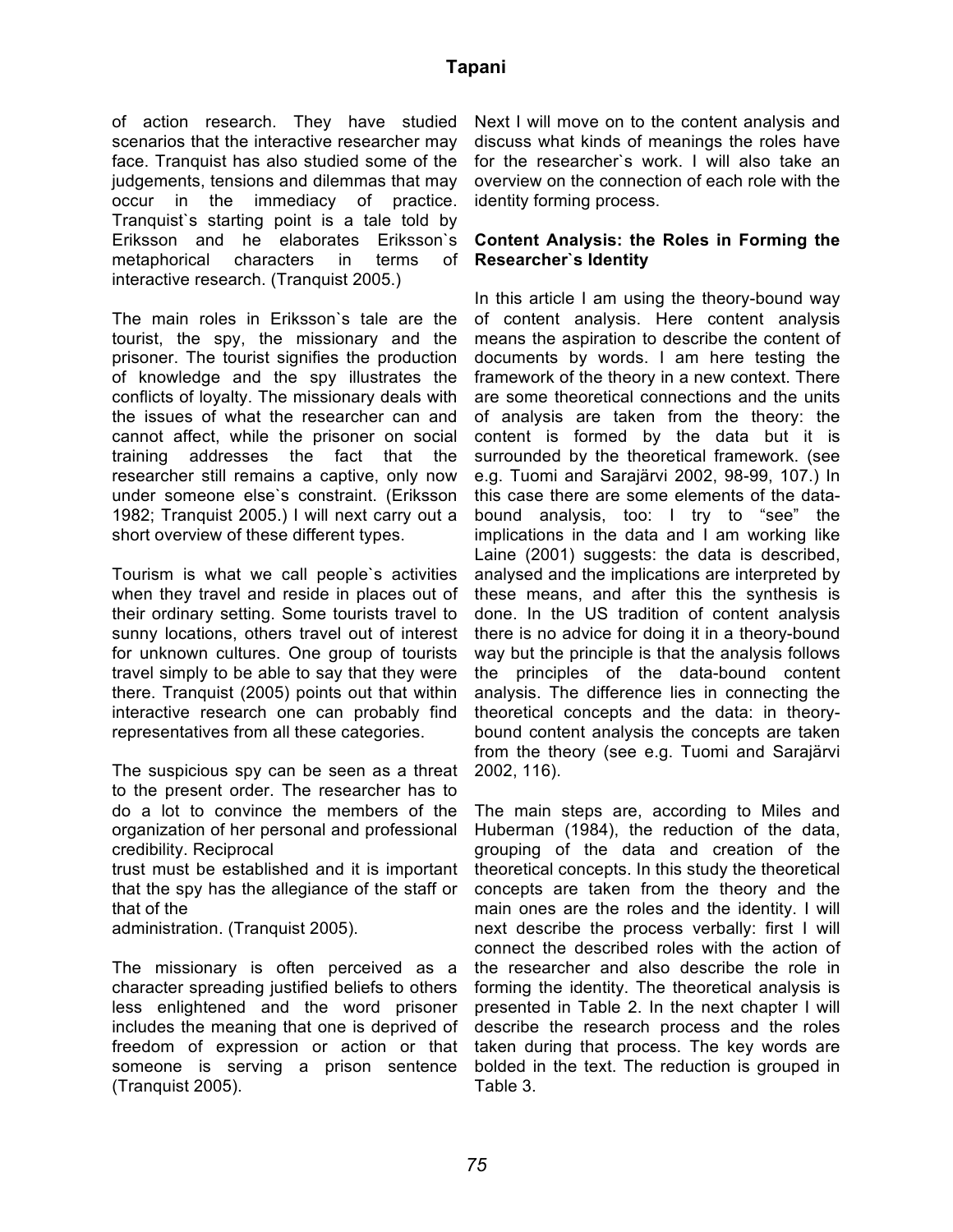The tourist is somehow seen to be either curious about new places and things, or just wanting to rest

and have fun. In the role of a researcher, these points offer us different kinds of views: does the researcher want to set herself in an unknown situation and maybe even take personal risks or does she want to use the methods that she is used to and familiar with. In an unknown place and situation the tourist, as well as the researcher, may face communicative problems (see Tranquist 2005): confusion of language, discursive patterns, but also cultural differences: the tourist as well as the researcher has to adjust to unfamiliar locations.

While setting herself in new settings and unknown situations, the researcher learns also about herself and, as we can later notice, also becomes more like herself. It is typical of the tourist that even though it is nice to be abroad it is also nice to come back home. No matter how well integrated the tourist gets in the new setting, there will always be the feeling of not being completely at home. It might be compared to the feeling of a researcher who uses a method that is not completely suitable for her research style. The study goes on well but somewhere there is a feeling of not "being at home" with it. (Tranquist 2005.)

Regarding the tourist-researcher from the viewpoint of the identity forming process it can be noticed that that to be a tourist has a very social origin as far as identity is concerned: the tourist wants to see new places and learn from them but also learn something of him / herself. And last but not least: it is nice to be abroad but it is always nice to come back home. This resembles a lot Harrè`s description of personal identity project: a person wants to learn from the surroundings, from other people and try to complete his / her identity. (see e.g. Ylijoki 2001) Anyway, it is important that a person herself knows what elements are needed to complete the identity. It is like a tourist: he / she sees new places and attractions but not all of them are remembered. Only the best

parts are kept along, no matter whether it is a tourist abroad or a researcher forming his / her identity in the tourist way.

Harrè's identity theory is quite like Mead´s theory of the Self (Mead 1962): other persons are needed in order to become the whole Self. Mead`s theory does not fit so well to the tourist way of acting because the tourist always sees new places; in forming the Self the significant others play such a role that these others cannot be just anyone but they must be significant: they must have some kind of a place in the individual`s mind already. Maybe after once being abroad a tourist could use the forming of the Self theory, too: maybe he / she has found some significant others who later form his / her identity and the Self. The tourist`s role in forming the identity is, anyway, very social: to be curious, brave and a little bit risk-taker are the core points in the action of the tourist but also in the forming of the identity in a social way.

To be a spy creates an imaginary picture of a person who tries to find out things without herself being recognized. The role of the spy demands a lot of trust-building and also trustkeeping. If the trust is broken the results can be very hurtful and even disastrous or chaotic. To be a spy and a researcher entails a thought that something is done is secretly, or for someone`s needs. Sometimes it can be a good way to reveal the real thoughts but this kind of action in doing research would raise a lot of ethical questions.

Because of the secret way to act it can be thought that the spy role in identity building is of an individualistic origin: a spy must act alone and trust only him / herself. But if the spy is not spying for only his own fun he needs somebody who gives the orders. Then the role in identity forming becomes more complicated. The role can be seen from the ingroup - outgroup position (Helkama et al. 1998): if the spy wants to be a member of some group he / she might spy for them in order to get a membership as a reward. But even then the starting point can be very individualistic: it is his / her own need to become a member of a group and fulfil his / her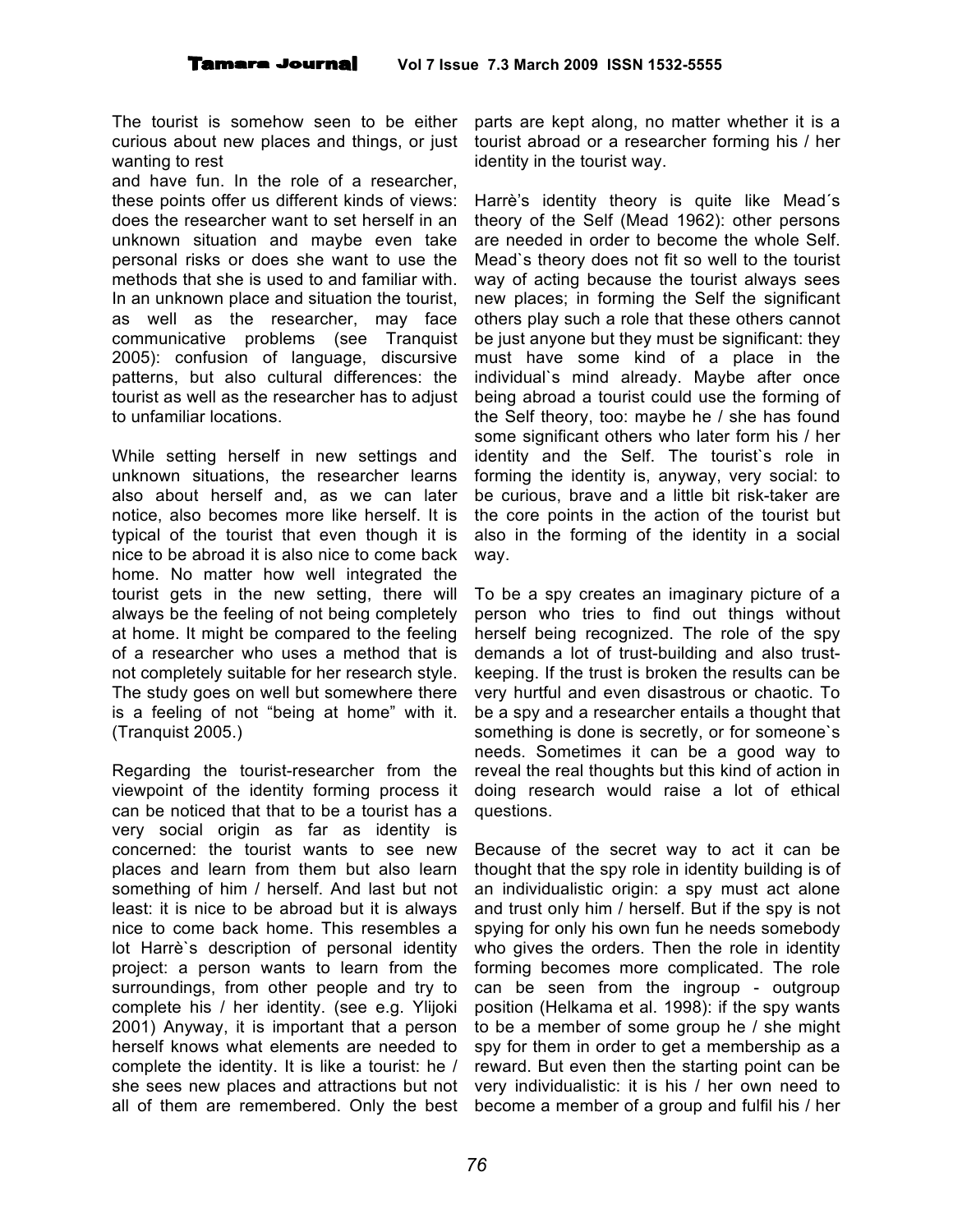identity this way. Then it could also be seen as a project identity (Castells 2000): a person wants some change, in this case in his / her own life, and he / she wants to become a member of some group. To spy for them is his / her personal project in order to get a member of the group make the changes he / she wishes.

As a researcher`s role the missionary could be at first very impressive: the researcher comes and tells people how things should work. It has to do with authority, as one person is easy to listen to and believe while the others are not so powerful. In a long term, the missionary role can be a burden: the researcher has to know the right answers to the questions and solutions for the problems that have arisen. It can also irritate some members of the staff: if the researcher is the only one whose opinions count some may feel that their knowledge and skills are nonsense, although they may have years of experience in doing their work.

A missionary way of forming identity is very much like Harrè`s identity project and its part of trying to make one's own personal traits as parts of the ways to act in the group. Like Harrè says, it is possible that some individualistic ways to construct personality can be taken as parts of the community heritage. If a missionary is powerful enough that can happen. But, as was described, the missionary way to act can also irritate the others. Anyway, the missionary in identity forming process is very sure that his / her values are the same as the collective has and he may be quite sure to have power in the group. The weakness in this kind of identity project is that there may be some resistance in the group if the missionary starts to irritate them: the missionary may be alienated from the ingroup.

Tranquist (2005) compares the role of the researcher to a prisoner when the researcher is strictly held inside academia. Tiller (2004) points out that as soon as the researcher meets the empirical settings and the people who work there she may realize that what

she thought to be the core issues are nothing but peripheral ponderings.

The prisoner likes to think in the identity forming way: if someone is held inside how could he / she form the identity? Just like the prisoner may have dreams of freedom, the prisoner in identity forming process may have dreams of becoming "a better person". While being a prisoner, this is possible via imagination and by using pictures of imagined persons. At the first look the prisoner seems very individualistic in forming his / her identity: if someone is just alone in the cell the impact of others is non-existent. But, as was said before, there may be dreams of a better future and being a better "me"; so the prisoner way in identity building is not so hopeless as it looks from the first sight. Mead`s (1962) theory on the Generalised Other would fit well with the prisoner way in creating "the Self": in Mead`s theory it is many times said that the significant others do not have to be really present but they can form one`s identity as well by being mentally present.

In Table 2 the roles and their impact on the identity forming process are concluded. By connecting the roles with the identity forming processes I will next go on to the empiric setting: I will describe shortly the research process and then figure out what kinds of roles where present in this research process and what impact they had on the identity forming process empirically.

| <b>Roles</b>     | Touris             | Spy       | Mission    | Prison  |
|------------------|--------------------|-----------|------------|---------|
|                  |                    |           | ary        | er      |
| <b>Theoretic</b> | Social             | Individu  | Individu   | Social  |
| al               | origin:            | al-istic: | al-istic   | identit |
| connectio        | Harre <sup>`</sup> | has to    | inside     | y: e.g. |
| n to the         | s                  | do with   | the        | the     |
| identity         | identit            | the       | social:    | Gener   |
| forming          | v                  | ingroug   | By this    | alised  |
| process          | theory,            |           | the        | Other   |
|                  | also               | outgrou   | person     | (Mead)  |
|                  | some               | $p -$     | construc   |         |
|                  | eleme              | setting   | ts his $/$ |         |
|                  | nts of             | (e.g.     | her        |         |
|                  | Mead`              | Helkam    | privacy    |         |

**Table 2** The roles and their impact on identity formation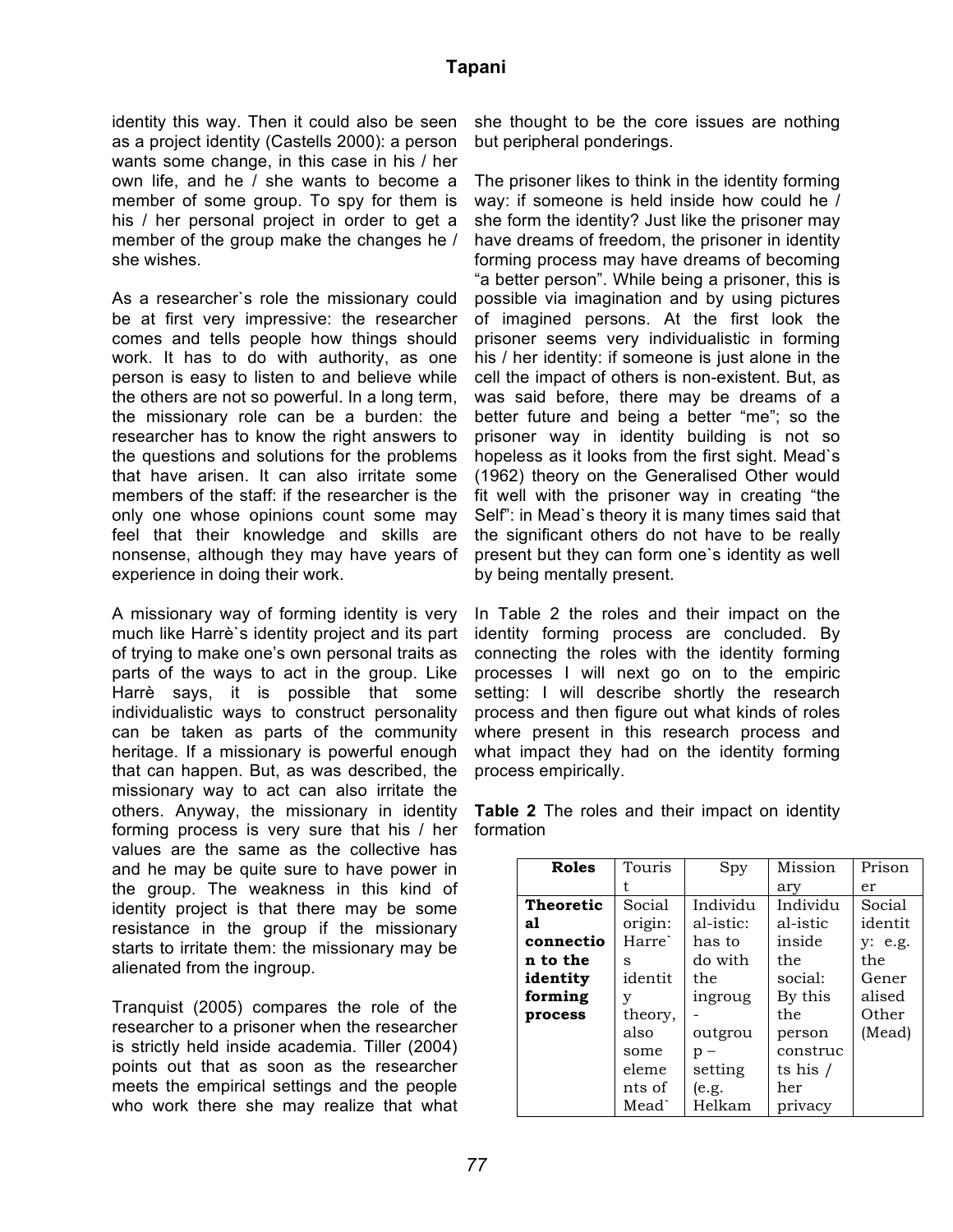| s<br>theory | a et al.) | and<br>uniquenThe<br>ess<br>inside<br>the<br>social<br>identity<br>(Harré). | Satak<br>profes<br>the re<br>Satak<br>locate<br>Pori<br>has t<br>units,<br>Devel |
|-------------|-----------|-----------------------------------------------------------------------------|----------------------------------------------------------------------------------|

#### **Description of the Research Process: The Roles of the Researcher in this Study**

In my licentiate thesis (Tapani 2007) I studied the collective identity in the Satakunta Polytechnic, which is nowadays called the Satakunta University of Applied Sceinces. I use here the term "polytechnic" because it was the right term in those days I conducted the study there.

The polytechnics are new actors in the educational field in Finland. They have been a part of the Finnish education for about 10 years. The background for creating this new educational institution was the fact that the colleges were found to be too separated from each other. The challenge for the polytechnics is how to find a collective identity. The community of teachers is very pluralistic. (Liljander 2002a, Liljander 2002b.)

The polytechnics were meant to be an answer for the on-going changes in the Finnish working life. By this modernization the quality of the education was to get better and attention was paid to the changes in the Finnish society. The purpose of the polytechnics was to provide professional growth for the students and also to support the working life and its development. They were also to serve local regions and this was one of the things that separated them from the universities. This also made the universities notice their regional effects and possibilities. Nowadays, according to the law, the polytechnics and universities are the two parts of the Finnish higher education system. (Rask 2002, http://finlex1.edita.fi.)

context for the licentiate study was the unta Polytechnic. It is an institution of ssional higher education operating around  $\epsilon$ aion  $\sf{d}$ f Satakunta in western Finland. The kunta Polytechnic has ten educational units ed in Harjavalta, Huittinen, Kankaanpää, and Rauma. In addition, the polytechnic wo separate research and development O'Sata - Centre for Research and lopment, and CACE - Centre for Adult and Continuing Education, which operate in all five towns. The polytechnic operates under the administration of the city of Pori. The total number of students is 6417. The total number of staff members is 530, of which there are 310 full-time workers. The Satakunta Polytechnic offers education in five fields of study: Business, Fine Art and Media Studies and Tourism; Social Services and Health Care; Technology and Maritime Management. The institution was established in 1997. All of its units have not been in the polytechnic for the same time. ( www.samk.fi)

Understanding the "we-ness" in the organisational context is important for many reasons. Kyrö (2005, 23) names organisational entrepreneurship as one form of entrepreneurship. Work is nowadays done mostly in teams and teams are responsible for their results (see e.g. Juuti 1998). To take responsibility of one`s work has also to do with the concept of empowerment (see e.g. Ruohotie 2001). The feeling of being a part of a team is important because then everyone feels that the work done alone and together is meaningful.

The research process itself started in the first seminar I described in the beginning. I got a possibility to have a **presentation** there. It was very exciting. It was the first **sign for me of being a member** of the scientific community. The **instructor** told me that I should read more and more; in Tranquist`s (2005) terms I felt to be a tourist in a foreign country where all the other people seemed to be familiar with each other and language used but they seemed to be curious about me and they were also friendly and helpful.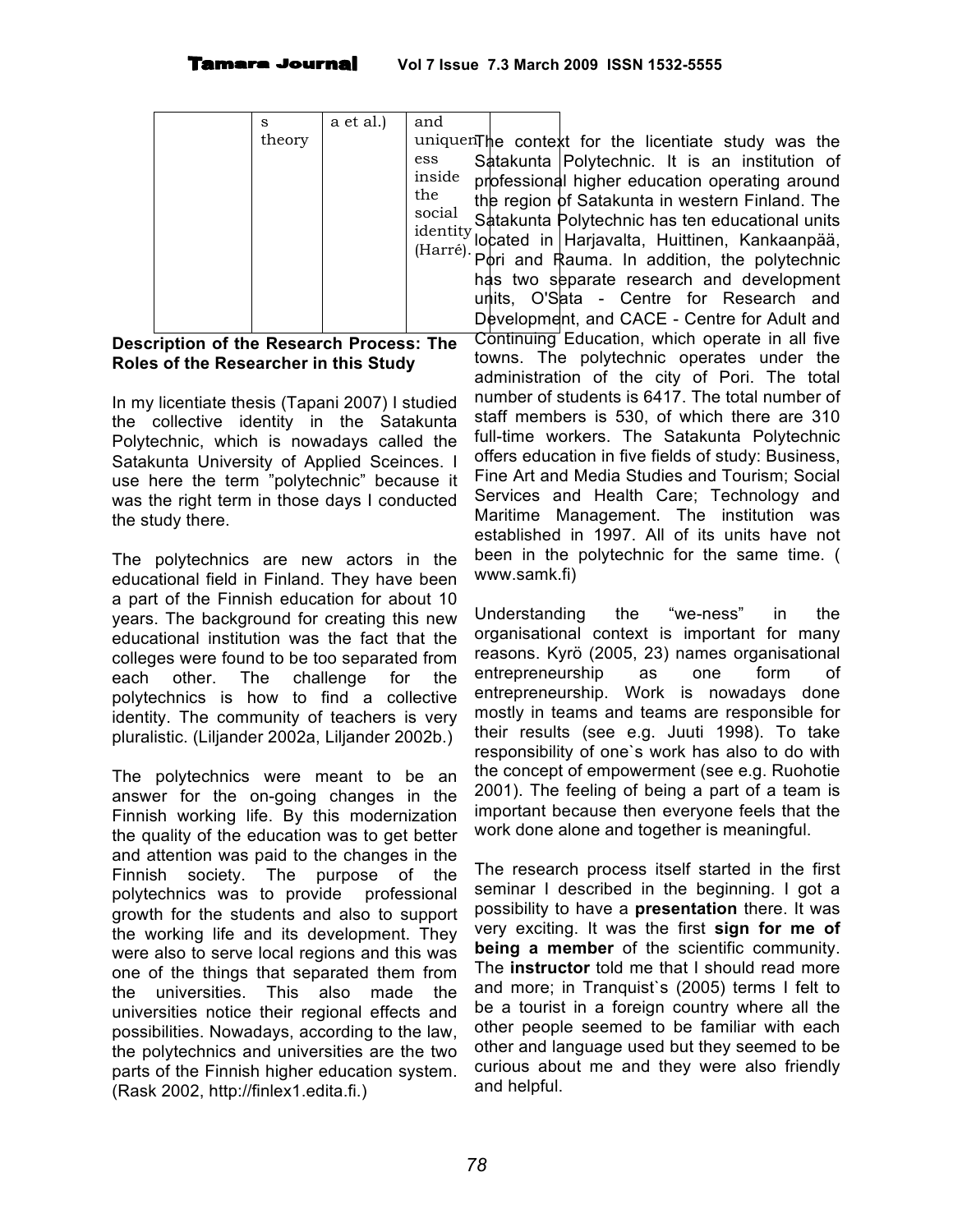After reading and taking part in other seminars I started to **feel more like home** in the scientific community but because of the **difference of the studied themes** it was hard to find a real dialogue and the feeling of the tourist was still present. My instructor asked me to acquire some test answers to get to know my subject better. Because of the **instructor`s main role** in this phase the feeling of the prisoner was there too: I felt I had to do as the instructor told me. It was due tomy insufficient knowledge, as I see it now. I had no possibility to scientifically argue with her.

I **emailed** the test questions to chosen people in our polytechnic. At the same time **I worked** as a project manager in the central administration. Although I tried to send a happy and very positive email to my colleagues I could not help feeling like a spy while getting to know their secret feelings and thoughts. I could not act like a tourist because I had worked there for three years and it was impossible for me to take the role of the outsider. I knew that the answers were written in an honest way; I could not have had that thought if I were in a tourist role. Somehow my role was also a prisoner and a missionary; **as an officer** in the central administration my letter could be read in a "we ought to do this" way. Missionary is the one who preaches for the thing he/she thinks is the right one. Some of the respondents may have read my letter in the "prisoner" style: they may have thought that I am a prisoner of the power of the central administration.

The analysis process was done according to five steps: The research data was collected by a qualitative email interview sent to a sample of 60 members of the personnel, a sample chosen by using the critical incident strategy (Patton 1990). I received 39 answers. The chosen members represented all of the personnel. The data analysis had five steps:

1. In the first step argument analysis was used. The data was studied by searching for

the arguments, what lies behind them and what the bases for the arguments are.

2. The second step was rhetoric analysis: psychological and linguistic approaches were taken along. The arguments were completed as narrative stories.

3. Then, the researcher herself wrote down her thoughts on the stories: how convincing the stories were; to whom they were written; what kinds of means were used in trying to be convincing; how successful these means were in reaching the intended audience; what was the writers`s own position; and what else did the stories make the reader think.

4. After that, eight other people were asked to member-check the analysis - the stories by using the terms of rhetoric analysis.

5. The researcher coded the data at the same time by using the NVivo qualitative analysis program. The logos, ethos and pathos were searched from the data in the NVivo coding.

All the time during the analysis process I tried to act as an **outsider** and study the data as it was, not mixing my feelings with it. I tried to be very phenomenologal. The roles, according to Tranquist (2005), were like the tourist and the spy. The tourist role carries with it the respect of the foreign country which here is the data that the researcher tries to understand and get to know. While writing the stories the role of the spy was present: the researcher-spy had tried to find what the answers have in common and take the clues and combine them with one another.

In the beginning of the process all new things were very fascinating and formulatedmy identity a lot. The identity forming process was of a very social origin: I wanted **to get into the community** of the researchers. The first seminar was a good starting point for that because, as a tourist, I took the chance to step to a foreign country as soon as it was offered to me. It carried along a lot of risk-taking and trying to speak the official language but, anyway, it also gave me such possibilities that formed my identity for a long time. Also **meeting the original inhabitants**, meaning the more experienced researchers gave me possibilities to form my identity and check the way I wanted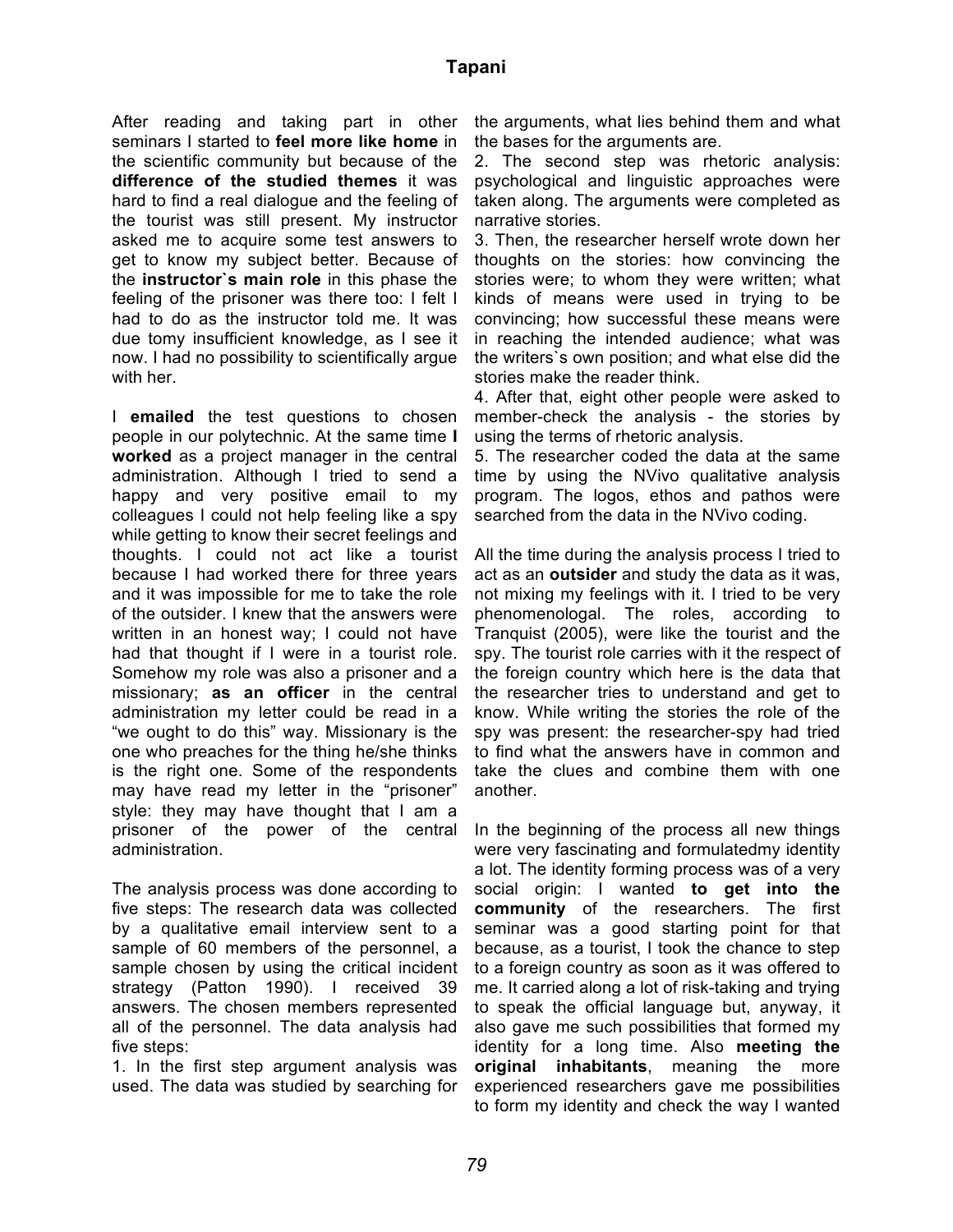it to be formed. In the identity process this meant again the wish to be taken **seriously as a member** of the scientific community. In this phase some **realistic** points came alongside my enthusiasm: the researchers were still human beings and also some negative voices could be heard. Anyway, I continued to form my identity in a social identity way: I listened to others, studied a lot and had a very much personal identity project going on. There were also some Mead points of views because I wanted to become a researcher, whatever it meant: the concept of being a researcher had formed in my mind by the significant others who were more or less **imaginary persons**.

The spy role formed my identity as well: I was working in the central unit and somehow I hoped that doing this research **would help me** in getting a permanent job: this theme is very important for the managers and leaders in all kinds of organizations. This way the spy role made me live according to the expected hopes of the leaders.

The role of missionary was present in writing the report. I as a researcher wanted to write in a way

that could **convince the readers**. I got a lot of feedback about that: I was told that I am trying to be very convincing although my arguments are not scientifically valid. I tried to convince my readers and also my listeners in seminars. That was a surprise for me. I was very surprised of these comments by my instructor: I was said to be a **proclaime**r in writing and in speaking. Anyway, in those times I **made friends** with the other students and the collegial support was very remarkable.

In writing the report I was really like a missionary and that had an impact on my identity process, too. There were neither time nor place where I did not want to tell people about my research. It really made me wonder that noone inside the organization was interested: in the previous phase I had a strong belief that **this is important** and could help all the employees to feel better in the job

and to let all know about the results could also help the leaders to be better in their work. Maybe I was too **enthusiastic** about my study and the fact that I was too **noisy** irritated the others. This might be the reason for people not taking me seriously inside the polytechnic. But this missionary identity process still helped me to get some presentations in seminars and thus this individual **identity fulfilment** served the social identity process as a whole.

Comments on the report from an outside evaluator really gave me a "kick-off" to grow as a researcher. I had tried to read the answers as they were and tried to find their core meanings. I thought that I could find the truth as it appears to these respondents. When using the phenomenological way of thinking it is important that the researcher clears his / her pre-thoughts. It is important to get right in to the subject, have no pre-thoughts and be open to findings. (see e.g. Järvinen and Järvinen 2000, 206-207; Varto 1996, 85-89).

In trying to **be convincing** in researching my own colleagues I decided to use the word "researcher" in my report when describing what I had done. I tried to be **objective** to my data also in this rhetoric way. I was very much a prisoner for what I had studied about objectivity and tried to act as is suitable for that role. It was very important for me that my own feelings or thoughts cannot be read in my report, remembering the feedback of my instructor. Using the word "researcher" for all what I had done made me feel to be on a safer ground and made me feel that the results are done not by me but by the respondents.

This all has to do with my search for the truth. But it also includes some theoretical thoughts. To write using the word "researcher" while writing about myself has also to do with my theoretical framework, George Herbert Mead`s symbolic interactionism. In this theory the Self develops through the interaction between "I" and "Me". "I" is the active part of the Self, and it acts in the present time. "Me" is the part of the Self that we can evaluate and criticize. (Mead 1962, 173-174; Kuusela 2001, 69). If I had written my report using the word "I" it would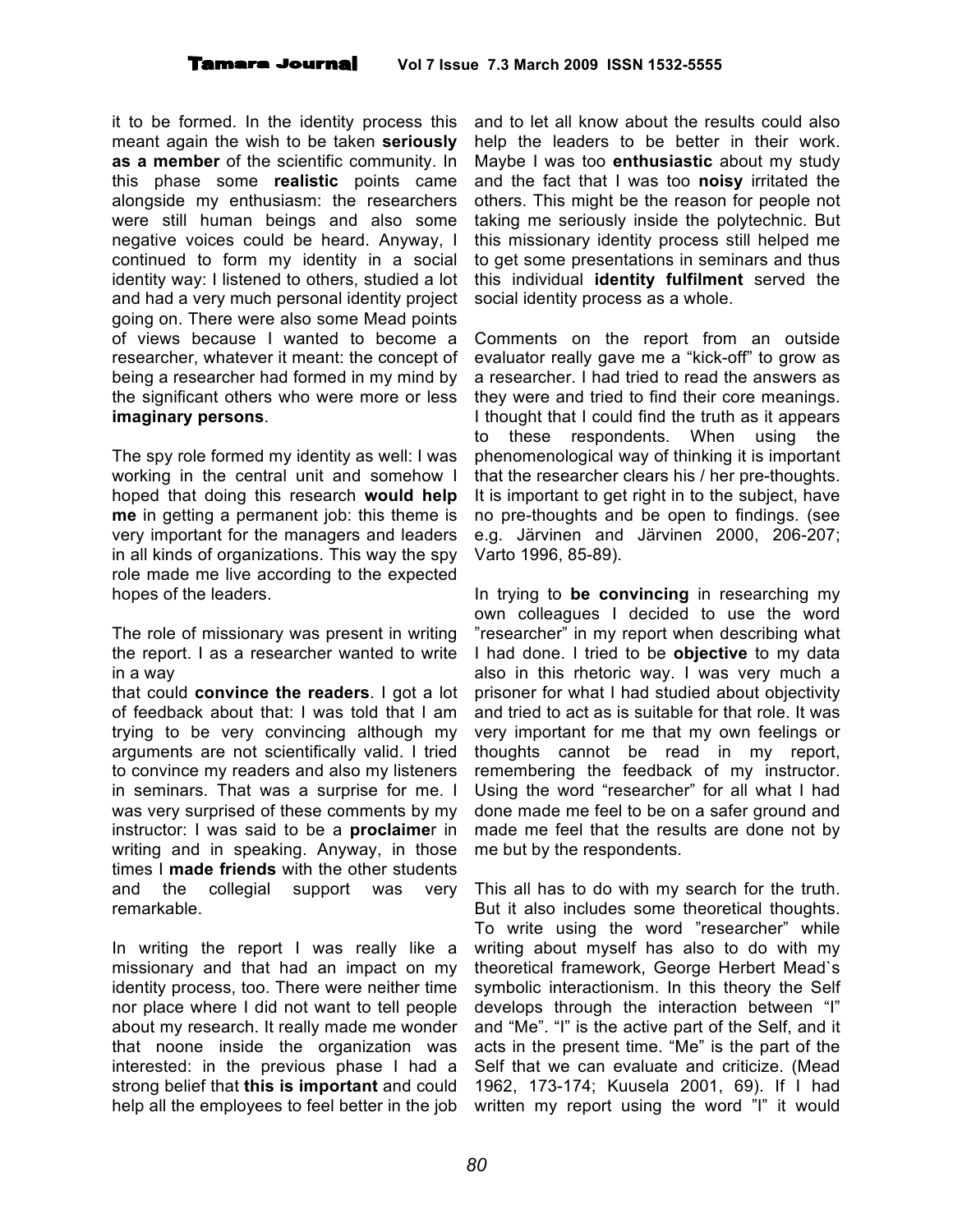need a lot of explaining if I meant to be "I", "Me" or maybe the "Self".

It was interesting to see how I really was a **prisoner of my thoughts** and beliefs. It was great that an **outsider person** read my study and seriously commented on it. It had a positive effect also on the identity process: it really gave me **self-respect** and vision of someday being a member of the community of the researchers. Although I was a prisoner of my theory and my philosophical points of view I had this kind of an imaginary community to which I now had a loose connection.

doing the research. I got feedback from my report and had a long discussion on the "researcher" – "I" theme. Afterwards I noticed that it also has to do with self-consciousness. Earlier, when I was unsure about my research it was easier to write in a way that seemed to be objective. I thought that objectiveness seemed to increase credibility. While the process went on I became more ready to take responsibility for what I had done and why. Then it became possible for me to be I. The research steps with the roles and identity process are summed up in Table 3.

| Anyway, this was the main stage where I had th |  |
|------------------------------------------------|--|
| to start to think about who I really was in    |  |

**Table 3. .** The steps in the research process, eir contents and the researcher's role

| The steps in the        | Including                       | The                   | The identity process              |  |
|-------------------------|---------------------------------|-----------------------|-----------------------------------|--|
| research process        |                                 | researcher's          |                                   |  |
|                         |                                 | role                  |                                   |  |
| First seminar           | First presentation              | Tourist:              | Need<br>getting<br>for<br>in      |  |
|                         |                                 | speaking with the     | Social<br>identity<br>ingroup:    |  |
|                         |                                 | strangers and using   | process                           |  |
|                         |                                 | a new language in a   |                                   |  |
|                         |                                 | new context           |                                   |  |
| Getting started and     | Reading, getting advice,        | Tourist:              | Need<br>for<br>getting<br>in      |  |
| taking part in seminars | reading more, presentations,    | different<br>themes,  | Social<br>identity<br>ingroup:    |  |
|                         | listening to others presenting, | kinds<br>of<br>many   | process                           |  |
|                         | communicating with others       | discussions,<br>the   |                                   |  |
|                         |                                 | instructor<br>in<br>a |                                   |  |
|                         |                                 | leading role          |                                   |  |
| Data gathering          | in<br>Data<br>gathering<br>the  | Spy:<br>spying        | My personal interest in           |  |
|                         | polytechnic                     | what my colleagues    | data and<br>getting<br>the<br>a a |  |
|                         |                                 | really think          | permanent job: Individualistic    |  |
|                         |                                 |                       | identity process                  |  |
| Data analysis           | rhetoric<br>and<br>Argument     | Spy: interest in      | First my analysis as a            |  |
|                         | member-check<br>analysis,       | what the data is      | spy: thinking that this will      |  |
|                         | analysis, NVivo coding          | about, what they are  | interest the managers in the      |  |
|                         |                                 | speaking about $-$    | polytechnic, after that the       |  |
|                         |                                 | spying<br>for<br>the  | need for being accepted as a      |  |
|                         |                                 | polytechnic           | member in scientific comm.-       |  |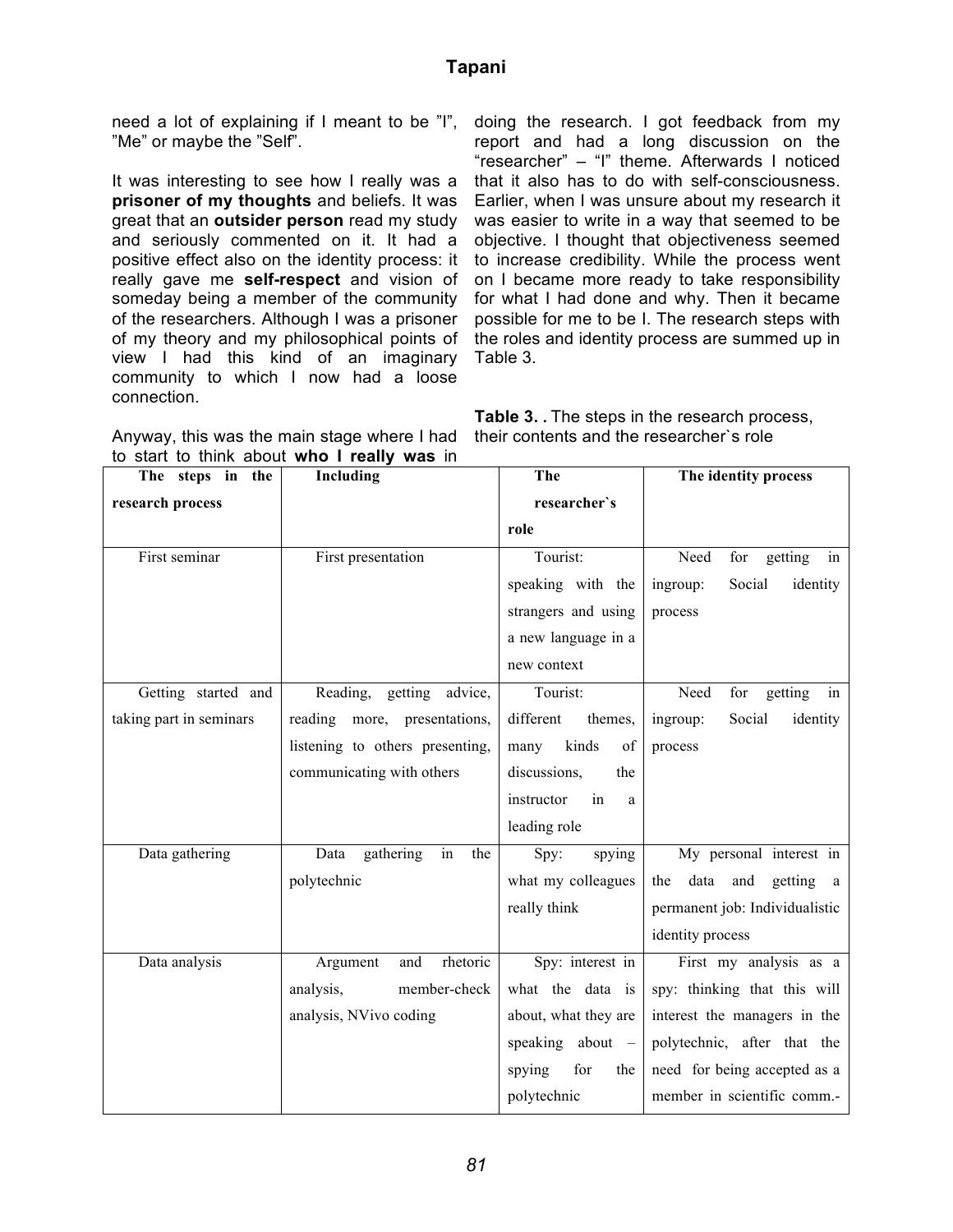|                      |                                 | (maybe?)                | unity: From individualistic to         |
|----------------------|---------------------------------|-------------------------|----------------------------------------|
|                      |                                 |                         | social identity process                |
|                      |                                 | Tourist:                |                                        |
|                      |                                 | informing<br>the        |                                        |
|                      |                                 | results<br>in<br>the    |                                        |
|                      |                                 | community of the        |                                        |
|                      |                                 | researchers - am I      |                                        |
|                      |                                 | now one of us, or       |                                        |
|                      |                                 | still a tourist?        |                                        |
| Writing a report     | Trying to make all parts to     | Missionary:             | I wanted to declare my                 |
|                      | fit together in a congruent way | need<br>for             | results and get a membership,          |
|                      |                                 | what<br>proclaiming     | job: Individualistic<br>$\rm{a}$<br>or |
|                      |                                 | staff<br>the<br>really  | inside the social<br>process           |
|                      |                                 | thinks                  | identity forming process               |
| Feedback             | Comments on my report           | Prisoner:<br>the        | I was keen on getting the              |
|                      | from the evaluator              | search for the truth    | study completed and getting            |
|                      |                                 | still<br>goes<br>on     | the membership among the               |
|                      |                                 | feeling<br>of           | researchers<br><i>(imaginary)</i>      |
|                      |                                 | depression if the       | community): Social identity            |
|                      |                                 | truth of the "we-       | process                                |
|                      |                                 | ness"<br>cannot<br>be   |                                        |
|                      |                                 | found                   |                                        |
| Post<br>Scriptum:    | My own evaluation of the        | Spy:<br>now             | for<br>Interest<br>meta-               |
| writing this article | research process                | spying the<br>work      | evaluation of the process and          |
|                      |                                 | done by myself          | interest in the membership in          |
|                      |                                 |                         | a community of researchers,            |
|                      |                                 | Tourist: interest       | need for taking part in                |
|                      |                                 | for new countries       | seminars etc.: Social identity         |
|                      |                                 | still<br>goes<br>$on -$ | process                                |
|                      |                                 | possibilities to new    |                                        |
|                      |                                 | presentations etc.      |                                        |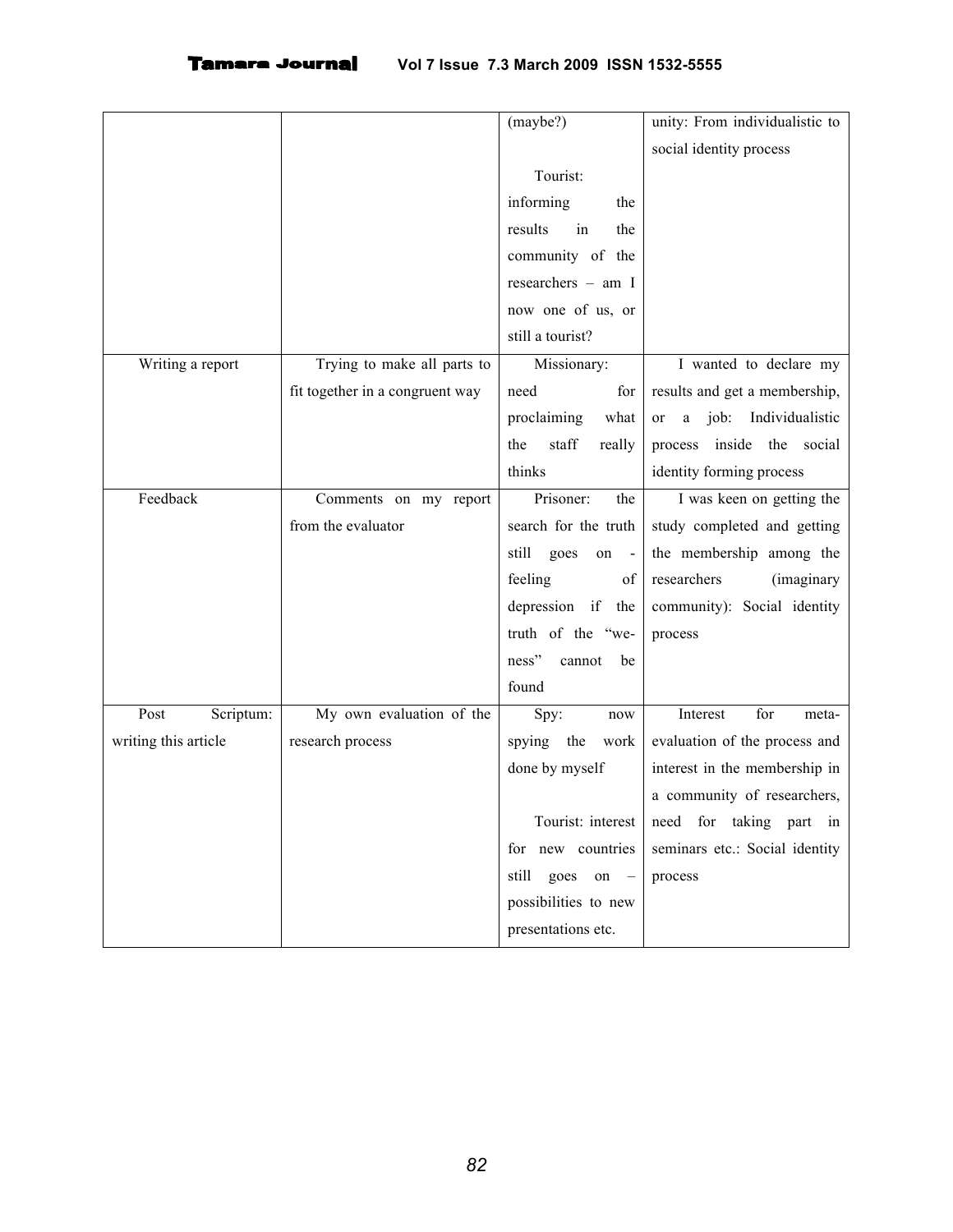phases. In one step there was a process proceeding from individually based identity project towards the socially based identity.

In Table 4 I connect the roles with their effect on the identity forming process.

As a result, in these seven phases of the research process I had the tourist role four times, spy role three times, and missionary and prisoner roles both once. The socially based identity process was present in four phases and the individualistic process in two

**Table 4**. The roles and their theoretical and empirical impact on identity forming process

| <b>Roles</b>         | Tourist             | Spy                    | Missionary            | Prisoner             |
|----------------------|---------------------|------------------------|-----------------------|----------------------|
| <b>Theoretical</b>   | origin:<br>Social   | Individualistic:       | Individualistic       | Social identity:     |
| connection<br>to the | identity<br>Harre's | has to do with the     | inside the social:    | e.g. the Generalised |
| identity<br>forming  | theory, also some   | ingroup - outgroup $-$ | By the project        | Other (Mead)         |
| process              | elements of Mead's  | setting (e.g. Helkama  | the person constructs |                      |
|                      | theory              | et al.)                | his / her privacy and |                      |
|                      |                     |                        | uniqueness inside the |                      |
|                      |                     |                        | identity<br>social    |                      |
|                      |                     |                        | (Harré).              |                      |
| Empirical            | Need for getting    | Personal interest      | Declarative<br>but    | for<br>Need<br>a     |
| setting              | in ingroup          | but also a will to     | also a need for a     | membership in an     |
|                      |                     | serve the leaders      | membership            | imaginary            |
|                      |                     |                        |                       | community            |

community does not easily allow for taking the role of the tourist because the language

#### **Conclusion: The Roles in Forming the Identity**

The results show that the roles have a remarkable effect on the identity forming process. But it can also be seen that there is a need for the identity forming process: as a novice researcher, or novice in any area, all seems so interesting and sometimes very hard to understand. So the roles are also driven from the situation and the person`s need and will to develop and take new challenges.

The empirical data confirm the theoretical framework well. The restriction of this study is the lack of possibilities for the researcher to take some other roles in some phases of the research process: to be part of the forming process. It is also important to pay

and terms used are familiar from the everyday life. The results of the roles and their effect on the identity growth might have been different if the researcher were an outsider in the working community. The need for the identity growth also depends on the person`s own need to develop his / her identity. Anyway, it is significant that identity growth is not controlled by the individual or the social community alone but both sides are needed. A person needs to decide whether he / she wants to develop the identity and, after that, reflection is also needed. It is important to reflect in an authentic and honest way on what have been the elements that have caused the changes in the identity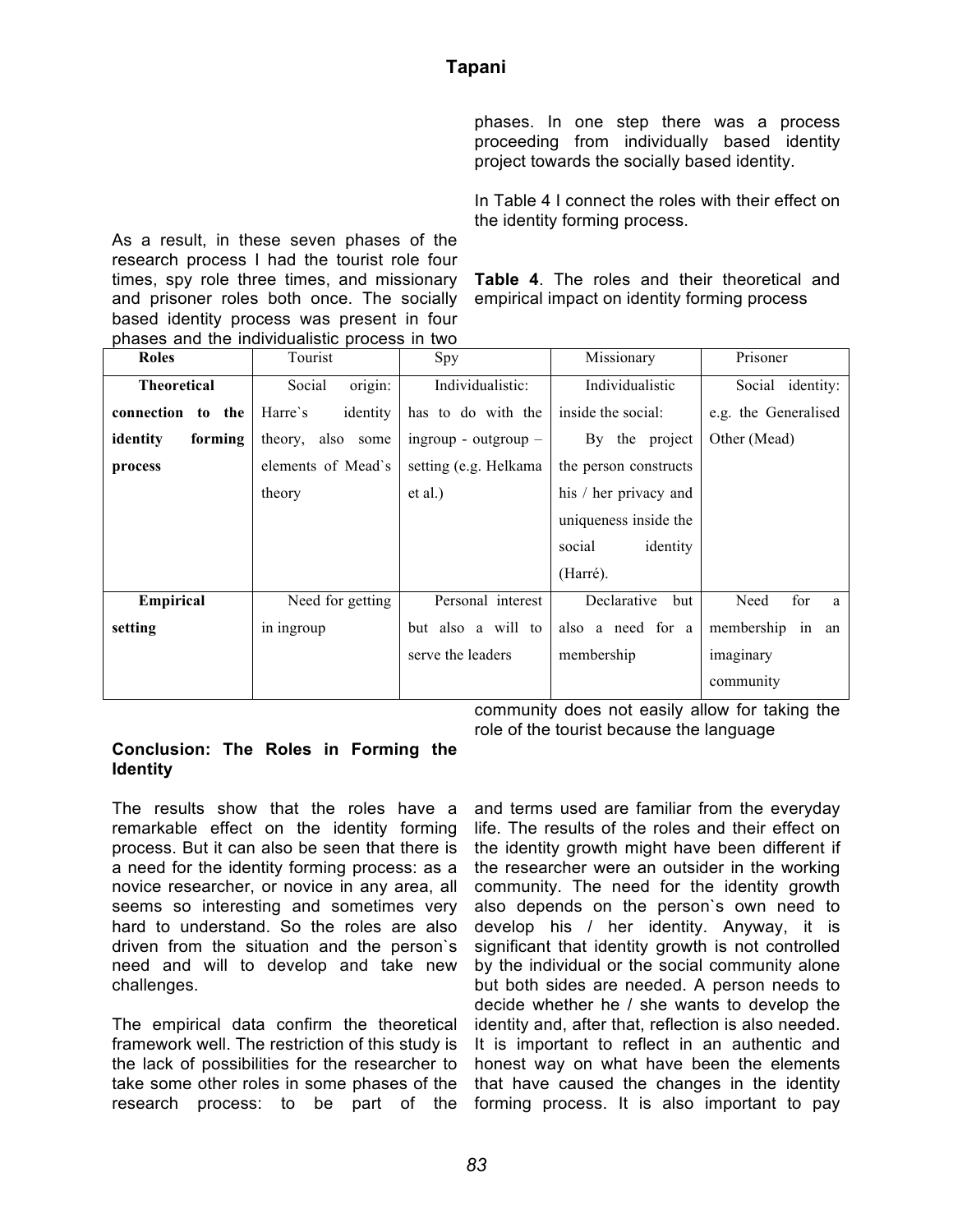attention to the social communities that are not present but are still forming us to be what we are.

What did I then learn from this process? In the beginning of the process I thought that I am a realist: as I confessed, I was searching for the truth. During the process I learned to understand the critical interest of knowledge (see e.g. Kyrö 2004, 63). At this point I confess to be a neorealist: according to that we believe that there can be a reality somewhere outside the human consciousness but reality can also be something else than that. It can be constructed in human minds or it can be social. When thinking this way, constructivism is not the opposite of realism. Constructivism and realism can be combined in different ways in individual thinking. In some cases, a constructivist can be a realist and vice versa. This can be called realistic constructivism or neorealism. (Tynjälä, Heikkinen and Huttunen 2005, 21, 23.)

I thought that I am hooked on phenomenology in a too one-eyed way. I had a feeling that I am too close to my research interest and I tried to do all I could to outsource myself. By studying the roles I took during the research process my eyes opened to metaconceptual awareness (Tynjälä, Heikkinen and Huttunen 2005, 25). Although it is said that the researcher`s work is a lonely work other persons are also needed, in Mead`s terms significant others.

One question in social sciences has been the relation between the individual and the social. According to Burr (2004, 13, 18), a human being is a morally oriented free thinker who has his unique thoughts, beliefs and values. An individual is defined through his internal psychological state and is apart from the material reality and from the other individuals. In psychology a human being is described as an individual whose nature is not dependent on the social environment around. Lukes (1973) writes that there exists an abstract human being and every human being has her

own special characteristics that are there in spite of the society she lives in.

To become the owner of the research process has to do with the criticism of Mead`s theory. The criticism is related to its behaviorism: does a person change his / her behaviour according to outside stimulus and react against it? In my professional growth story it went like that as long as I tried to make my research according to only my instructor`s information and advice. Anyway, that part of the learning process was like reacting against stimuli but I was not in charge of my process then. The learning happened according to social behaviorism. It is important to listen to others in the group but also every single member has an impact on the others in the group. The members are not only reflecting the stimuli they get from others but also changing their behaviour according to the stimuli. The behaviour they reflect back is always individually changed. It is not enough to just react but in order to learn and change it is also important to recognize the situation, the significant others and modify one`s behaviour to be suitable for them.

In my learning process the outside stimuli have played a big role but they have needed internal interpretation: it has been important to see oneself through the others' eyes, using the significant other as the Generalized Other. It has not been an easy way and the process is still going on. It has been an empowering experience to get feedback and advice but still have the feeling that the final decisions are made by me.

According to Mead (1962, 162), the Self can be a whole self only if one is part of some group, reflecting his/her thoughts and acting in a context, getting feedback. A human being is said to be totally social and to grow as a whole "Self" is only possible through social processes (Kuusela 2001, 68). First, the human beings have to manifest themselves and be aware of each other (Ahlman 1967, 159). To be a whole Self one`s Self has to manifest itself and the others and after that one has to be a part of some group. Through manifesting, confessing what has been done and reflecting the process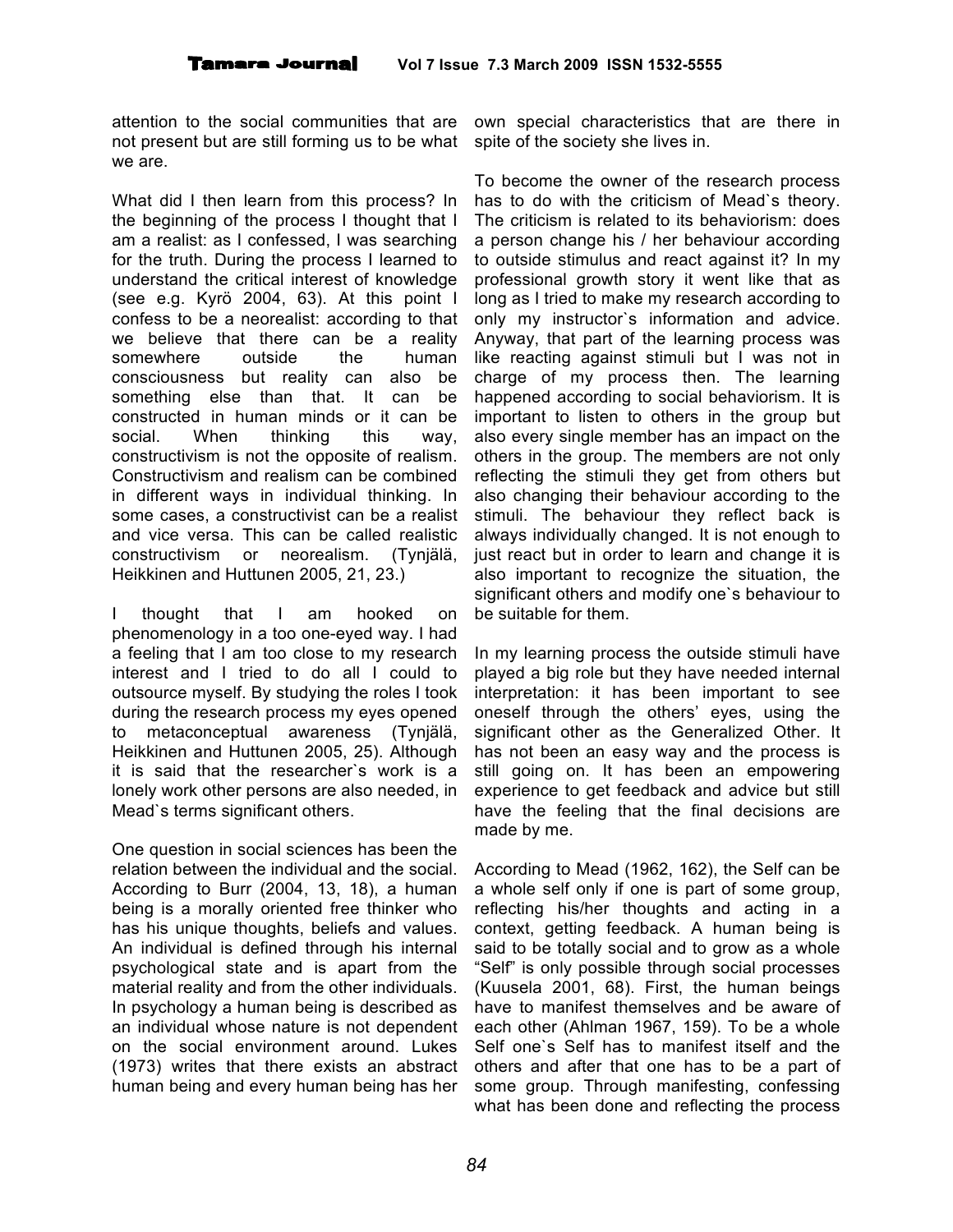also the researcher can become I, the owner of the process and her life.

#### **REFERENCES**

- Aarnio, Aulis 1999. Identiteettiä etsimässä. Pirkanmaan kulttuuriselvitys. Pirkanmaan liitto, sarja B, julkaisu nro 51.
- Ahlman, Erik 1967. Arvojen ja välineiden maailma. Eettis-idealistinen maailmantarkastelukoe. Uusintapainos, alkuperäisteos vuodelta 1920. Porvoo: WSOY.
- Alasuutari, Pertti 1994. Laadullinen tutkimus. Tampere: Vastapaino.
- Ammattikorkeakoululaki 351/2003: http://finlex1.edita.fi.- The law on universities of applied sciences 351/2003: http://finlex1.edita.fi.
- Bandura, Albert 1997. Self-efficacy: The exercise of control, Prentice Hall, Upper Saddle River, NJ.
- Blumer, Herbert 1969. Symbolic Interactionism. Perspective and Method. Berkley: University of California Press. Berkley and Los Angeles, California.
- Brown, Rupert 2000. Social Identity Theory: past achievements, current problems and future challenges. European Journal of Social Psychology 30, 743-775. Printed 22.3.2006.
- Burr, Vivien 2004. Sosiaalipsykologisia ihmiskäsityksiä. Tampere: Vastapaino.
- Castells, Manuel 2000. The power of identity, Blackwell Publishers, Oxford.
- Eriksson, Ingalill 1982. Aktionforskaren som turist, spion, missionary eller fänge på social träning. In Sociologisk Forskning 2/3: 56-60.
- Eskola, Antti 1984. Uhka, toivo ja vastarinta, Kirjayhtymä, Helsinki.
- Gorner, Paul 2001. Reid, Husserl and Phenomenology. British Journal for the History of Philosophy 3, 9. Printed 28.3.2003.
- Hall, Stuart 1999. Identiteetti. Tampere: Vastapaino.
- Helkama, Klaus; Myllyniemi, Rauni; Liebkind, Karmela 1998. Johdatus sosiaalipsykologiaan. Helsinki: Edita.
- Juuti, Pauli 1998. Tiimi-käsitteen syövereitä. Aikuiskasvatus 2, (18), 83.
- Järvinen, Pertti ja Järvinen, Annikki 2000. Tutkimustyön metodeista. Tampere: Opin pajan kirja.
- Kalli, Pekka 2005. Johdanto. In Pekka Kalli ja Anita Malinen (Eds.) Konstruktivismi ja realismi. Aikuiskasvatuksen 45. vuosikirja. Vantaa: Kansanvalistusseura ja Aikuiskasvatuksen Tutkimusseura, 9-19.
- Kaunismaa, Pekka 1997. Keitä me olemme? Kollektiivisen identiteetin käsitteellisistä lähtökohdista. Sosiologia 34, (3), 220-229.
- Kuusela, Pekka 2001. George Herbert Mead. Pragmatismi ja sosiaalipsykologia. In Vilma Hänninen, Jukka Partanen & Oili-Helena Ylijoki (Eds.) Sosiaalipsykologian suunnannäyttäjiä. Tampere: Osuuskunta Vastapaino, 61-78.
- van Knippenberg, Daan; van Knippenberg, Barbara; Monden, Laura; de Lima, Fleur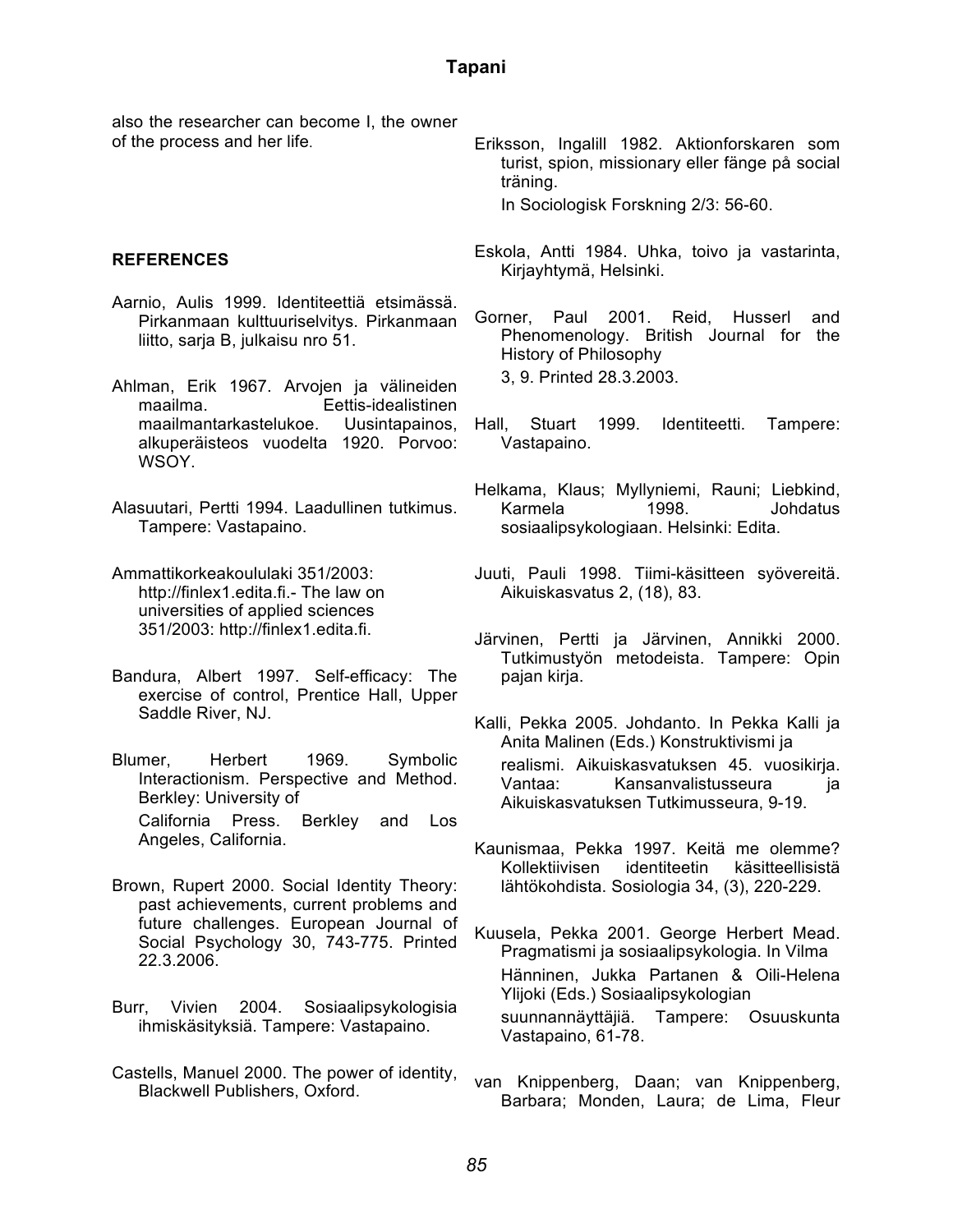2002. Organizational Identification after a Merger: A Social Identity Perspective. British Journal of Social Psychology, Vol. 41, Issue 2. Printed 22.3.2006.

- Kyrö, Paula 2005. Entrepreneurial paradigm challenges previous learning paradigms. In Paula Kyrö and Camille Carrier (Eds.) The dynamics of learning entrepreneurship in a cross-cultural<br>university context. Entrepreneurship university context. Entrepreneurship Education Series 2/2005. Hämeenlinna: University of Tampere, Research Centre Patton, for Vocational and Professional Education.
- Kyrö, Paula 2004. Tutkimusprosessi valintojen polkuna. Yrittäjyyskasvatuksen julkaisusarja. Tampereen vliopisto, Ammattikasvatuksen tutkimus- ja koulutuskeskus.
- Laine, Timo 2001. Miten kokemusta voidaan tutkia? Fenomenologinen näkökulma, In Juhani Aaltola & RaineValli (Eds.) Ikkunoita tutkimusmetodeihin II. Näkökulmia alouttavalle tutkijalle tutkimuksen teoreettisiin lähtökohtiin ja analyysimenetelmiin. Jyväskylä: PSkustannus.
- Liljander, Juha-Pekka 2002a. AMK-uudistus-Kymmenessä vuodessa korkeakouluksi. Teoksessa Juha-Pekka Liljander (toim.) Omalla tiellä. Ammattikorkeakoulut kymmenen vuotta. Helsinki: Edita Prima Oy.
- Liljander, Juha-Pekka 2002b. "Älkää vilkuilko sivuillenne" –tavoitteena omaleimainen korkeakoulu. Olli-Pekka Heinosen haastattelu. In Juha-Pekka Liljander (Ed.) Omalla tiellä. Ammattikorkeakoulut kymmenen vuotta. Helsinki: Edita Prima Oy.
- Lukes, Steven 1973. Individualism: UK: Basil Blackwell, Oxford.
- Miles, Matthew B. & Huberman, A.Michael 1994. Qualitative data analysis. California: Sage.
- Mead, George Herbert 1962. Mind, Self, & Society. From the Standpoint of a Social Behaviorist. Edited and with an Introduction by Charles W. Morris. Chicago: The University on Chicago Press.
- Michael Quinn 1990. Qualitative Evaluation and Research Methods. California: SAGE Publications, Inc. Second Edition.
- Peräkylä, Anssi 2005. Erving Goffman. Sosiaalisen vuorovaikutuksen rakenteet. In Vilma Hänninen, Jukka Partanen & Oili-Helena Ylijoki (Eds.) Sosiaalipsykologian suunnannäyttäjiä. Tampere: Vastapaino.
- Priest, Helena 2002. An approach to the phenomenological analysis of data. Nurse Researcher 10, 2. Printed 28.3.2003.
- Puolimatka, Tapio 2002. Kvalitatiivisen tutkimuksen luotettavuus ja totuusteoriat. Kasvatus 33, (5), 466-474.
- Rask, Maija 2002. Ammattikorkeakoululaitoksen vakiintuminen ja uudet haasteet. In Juha-Pekka Liljander (Ed.) Omalla tiellä. Ammattikorkeakoulut kymmenen vuotta. Helsinki: Edita Prima Oy.
- Rummens, Joanna Anneke 2003. Conceptualising Identity and Diversity: Overlaps, Intersections and Processess. Canadian Ethnic Studies, Vol. 35, Issue 3, p. 10-25. Printed 25.3.2006.
- Ruohotie, Pekka 2001. Empowerment muutoksen ja kasvun edellytys. Ammattikasvatuksen aikakauskirja 1, (3), 4-9.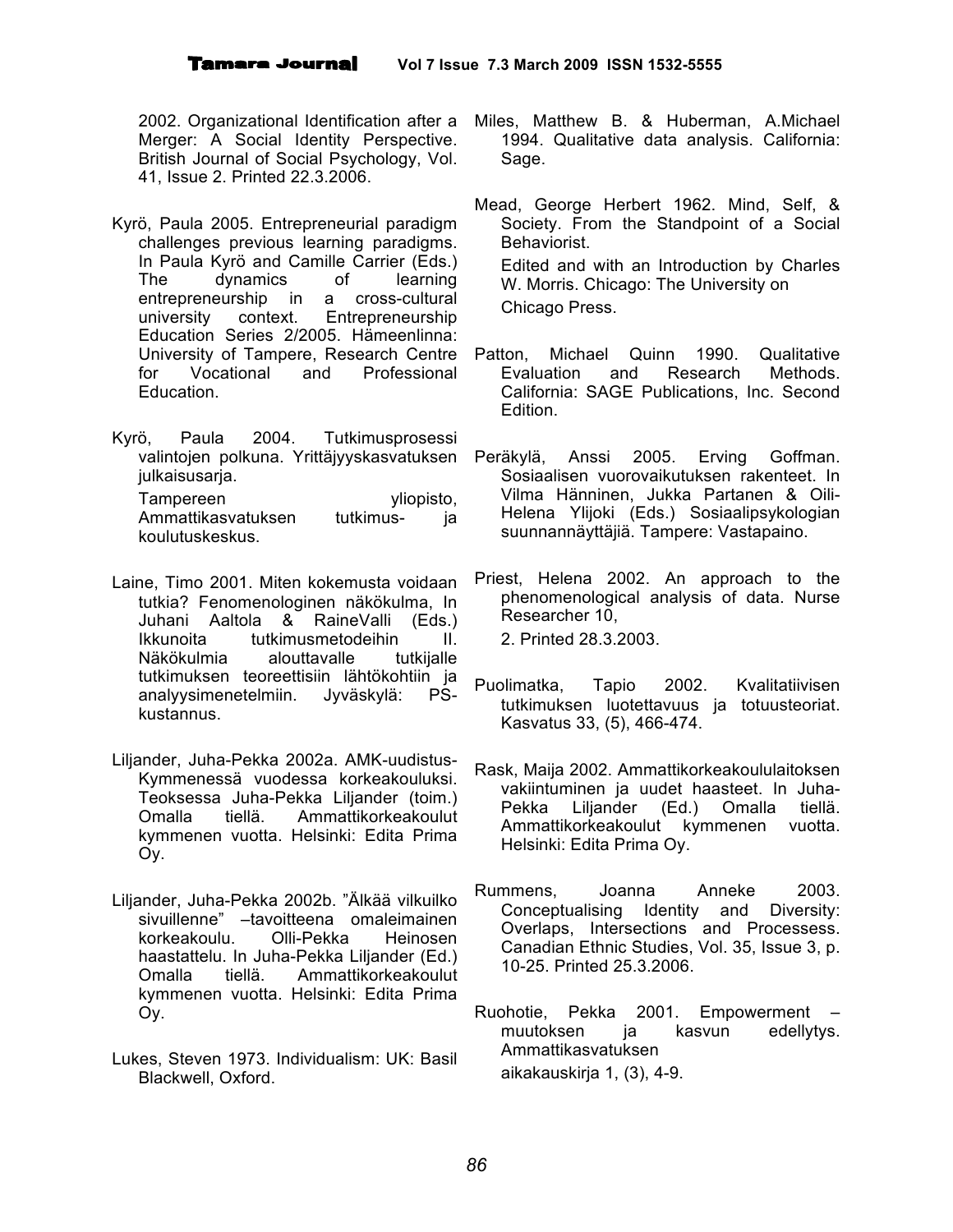- Satakunta Polytechnic Internet pages. www.samk.fi
- Tapani, Annukka 2007. Miten meistä tulee me? Monialaisen ammattikorkeakoulun kollektiivisen identiteetin rakentuminen. The University of Helsinki. Social Scineces, Licentiate Thesis. Unpublished manuscript.

Tiller, T. 2004. Forpliktende forskningfantasi. In Tiller, T. (Ed.) Aksjonsforskning. Kristiansand: Höyskoleforlaget.

Dilemmas in Interactive Research. Paper presented in NFF Academy of Management Meeting Århus, August 2005.

- Tynjälä, Päivi, Heikkinen, Hannu L.T. ja Huttunen, Rauno 2005. Konstruktivistinen oppimiskäsitys oppimisen ohjaamisen perustana. In Pekka Kalli ja Anita Malinen (Eds.) Konstruktivismi ja realismi. Aikuiskasvatuksen 45. vuosikirja. Vantaa: Kansanvalistusseura ja Aikuiskasvatuksen Tutkimusseura, 20-48.
- Varto, Juha 1996. Laadullisen tutkimuksen metodologia. Helsinki: Kirjayhtymä.
- Tuomi, Jouni & Sarajärvi, Anneli 2002. Laadullinen tutkimus ja sisällönanalyysi. Kustannusosakeyhtiö Tammi, Helsinki. Tranquist, Joakim 2005. Metaphorical Ylijoki, Oili-Helena 2001. Rom Harrè. Toimijuus, kieli ja moraali. In Vilma Hänninen, Jukka Partanen & Oili-Helena Ylijoki (Eds.) Sosiaalipsykologian suunnannäyttäjiä. Tampere: Vastapaino.